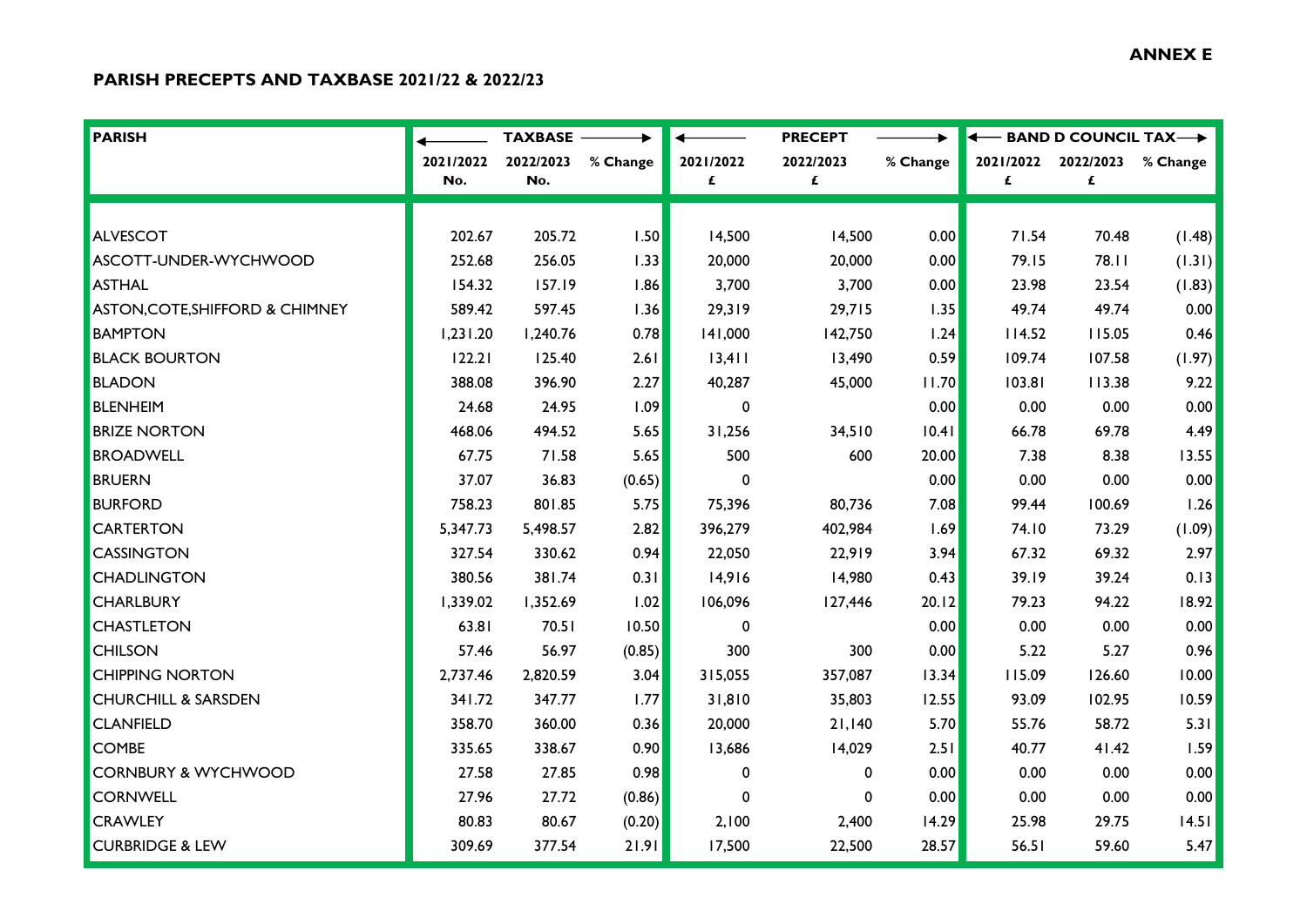| PARISH                               |           | <b>TAXBASE -</b> |          |              | <b>PRECEPT</b> | ▸        | ↞         |           | $-$ BAND D COUNCIL TAX $\longrightarrow$ |  |
|--------------------------------------|-----------|------------------|----------|--------------|----------------|----------|-----------|-----------|------------------------------------------|--|
|                                      | 2021/2022 | 2022/2023        | % Change | 2021/2022    | 2022/2023      | % Change | 2021/2022 | 2022/2023 | % Change                                 |  |
|                                      | No.       | No.              |          | £            | £              |          | £         | £         |                                          |  |
| <b>DUCKLINGTON</b>                   | 635.01    | 642.05           | 1.11     | 35,701       | 37,130         | 4.00     | 56.22     | 57.83     | 2.86                                     |  |
| <b>ENSTONE</b>                       | 579.54    | 569.45           | (1.74)   | 33,214       | 33,530         | 0.95     | 57.31     | 58.88     | 2.74                                     |  |
| <b>EYNSHAM</b>                       | 2,039.58  | 2,146.05         | 5.22     | 146,200      | 167,053        | 14.26    | 71.68     | 77.84     | 8.59                                     |  |
| <b>FAWLER</b>                        | 45.19     | 48.54            | 7.41     | $\mathbf 0$  |                | 0.00     | 0.00      | 0.00      | 0.00                                     |  |
| <b>FIFIELD</b>                       | 107.28    | 104.41           | (2.68)   | 6,000        | 6,000          | 0.00     | 55.93     | 57.47     | 2.75                                     |  |
| <b>FILKINS &amp; BROUGHTON POGGS</b> | 215.14    | 218.99           | 1.79     | 18,500       | 18,500         | 0.00     | 85.99     | 84.48     | (1.76)                                   |  |
| <b>FINSTOCK</b>                      | 293.39    | 293.52           | 0.04     | 23,287       | 23,727         | .89      | 79.37     | 80.84     | 1.85                                     |  |
| <b>FREELAND</b>                      | 693.37    | 707.63           | 2.06     | 66,005       |                | (100.00) | 95.19     | 0.00      | (100.00)                                 |  |
| <b>FULBROOK</b>                      | 241.97    | 244.94           | 1.23     | 4,692        | 6,192          | 31.97    | 19.39     | 25.28     | 30.38                                    |  |
| <b>GLYMPTON</b>                      | 42.48     | 42.77            | 0.68     | 0            | $\mathbf 0$    | 0.00     | 0.00      | 0.00      | 0.00                                     |  |
| <b>GRAFTON &amp; RADCOT</b>          | 31.25     | 31.68            | 1.38     | 0            | $\mathbf 0$    | 0.00     | 0.00      | 0.00      | 0.00                                     |  |
| <b>GREAT TEW</b>                     | 89.94     | 92.08            | 2.38     | 149          |                | (100.00) | 1.66      | 0.00      | (100.00)                                 |  |
| <b>HAILEY</b>                        | 499.88    | 500.94           | 0.21     | 35,266       | 36,100         | 2.36     | 70.55     | 72.06     | 2.14                                     |  |
| <b>HANBOROUGH</b>                    | 1,352.42  | 1,377.89         | 1.88     | 94,481       | 96,259         | 1.88     | 69.86     | 69.86     | 0.00                                     |  |
| <b>HARDWICK WITH YELFORD</b>         | 52.35     | 52.13            | (0.42)   | 0            | $\mathbf 0$    | 0.00     | 0.00      | 0.00      | 0.00                                     |  |
| <b>HEYTHROP</b>                      | 65.49     | 66.62            | 1.73     | 1,200        |                | (100.00) | 18.32     | 0.00      | (100.00)                                 |  |
| <b>HOLWELL</b>                       | 25.31     | 26.13            | 3.24     | $\mathbf 0$  |                | 0.00     | 0.00      | 0.00      | 0.00                                     |  |
| <b>IDBURY</b>                        | 74.79     | 73.13            | (2.22)   | 700          |                | 0.00     | 9.36      | 0.00      | 0.00                                     |  |
| <b>KELMSCOTT</b>                     | 40.81     | 42.59            | 4.36     | 0            | $\mathbf 0$    | 0.00     | 0.00      | 0.00      | 0.00                                     |  |
| KENCOT                               | 63.34     | 63.86            | 0.82     | 0            | 0              | 0.00     | 0.00      | 0.00      | 0.00                                     |  |
| <b>KIDDINGTON WITH ASTERLEIGH</b>    | 54.95     | 51.05            | (7.10)   | $\mathbf{0}$ |                | 0.00     | 0.00      | 0.00      | 0.00                                     |  |
| <b>KINGHAM</b>                       | 390.32    | 387.79           | (0.65)   | 29,288       | 29,463         | 0.60     | 75.04     | 75.98     | 1.25                                     |  |
| <b>LANGFORD</b>                      | 155.62    | 157.58           | 1.26     | 8,000        | 10,500         | 31.25    | 51.41     | 66.63     | 29.61                                    |  |
| <b>LEAFIELD</b>                      | 372.79    | 374.93           | 0.57     | 61,945       | 63,686         | 2.81     | 166.17    | 169.86    | 2.22                                     |  |
| <b>LITTLE FARINGDON</b>              | 41.68     | 41.61            | (0.17)   | 0            |                | 0.00     | 0.00      | 0.00      | 0.00                                     |  |
| <b>LITTLE TEW</b>                    | 104.62    | 101.42           | (3.06)   | 1,300        | 1,500          | 15.38    | 12.43     | 14.79     | 18.99                                    |  |
| <b>LYNEHAM</b>                       | 88.89     | 87.51            | (1.55)   | 0            | 0              | 0.00     | 0.00      | 0.00      | 0.00                                     |  |
| MILTON-UNDER-WYCHWOOD                | 766.01    | 792.45           | 3.45     | 50,000       | 54,000         | 8.00     | 65.27     | 68.14     | 4.40                                     |  |
| <b>MINSTER LOVELL</b>                | 636.22    | 685.51           | 7.75     | 42,691       | 45,541         | 6.68     | 67.10     | 66.43     | (1.00)                                   |  |
| <b>NORTH LEIGH</b>                   | 891.59    | 933.06           | 4.65     | 30,000       |                | (100.00) | 33.65     | 0.00      | (100.00)                                 |  |